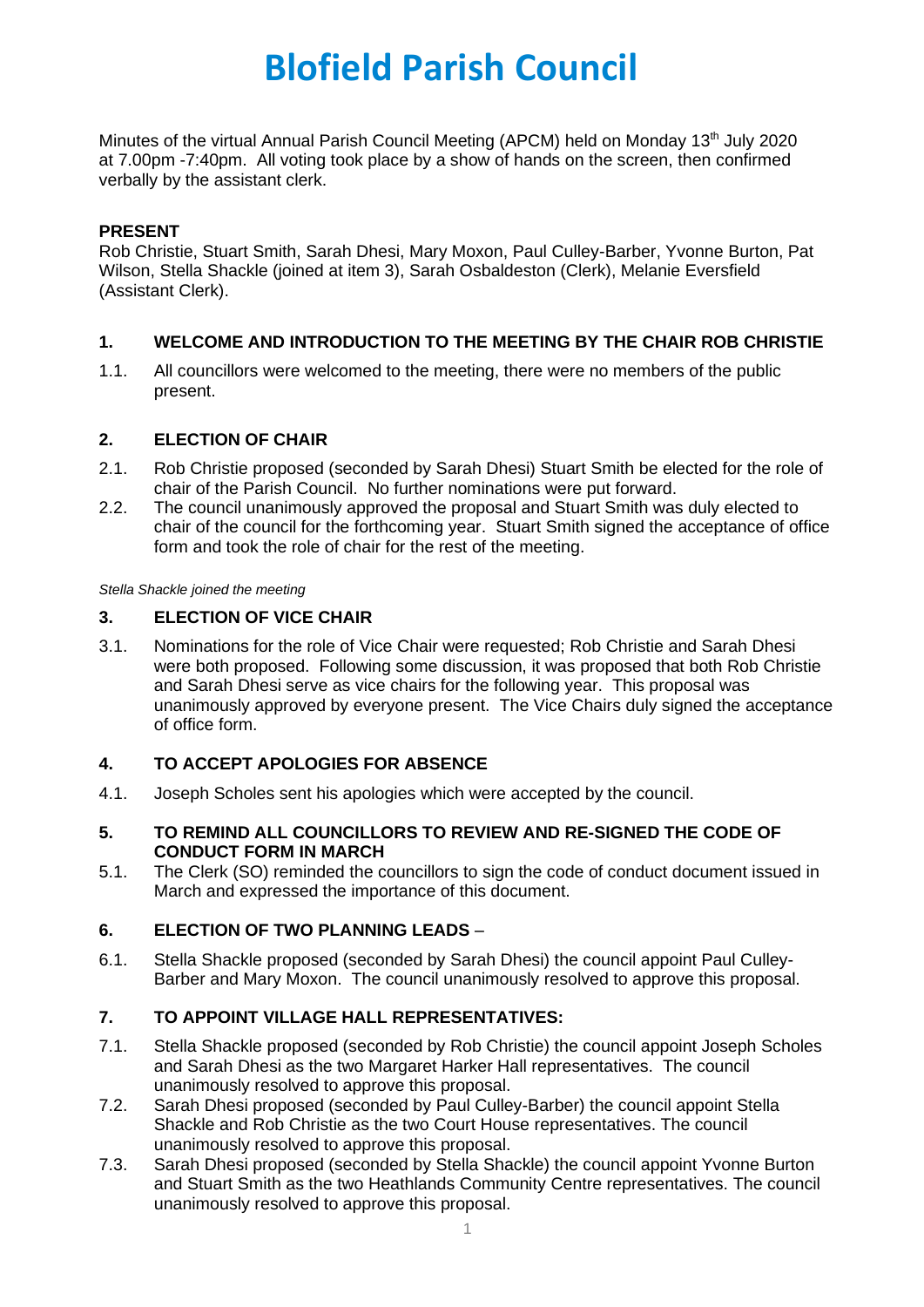# **8. TO APPOINT THE PARISH COUNCIL TRUSTEE FOR HEATHLANDS COMMUNITY CENTRE**

8.1. The parish council unanimously resolved to keep this position open until a parishioner is found for the role.

# **9. TO APPOINT THE HALL PROJECT WORKING GROUP**

9.1. Yvonne Burton proposed (seconded by Paul Culley-Barber) the village hall representatives form this group again. The council unanimously resolved to approve this proposal.

# **10. APPOINTMENT OF COUNCIL REPRESENTATIVES:**

- 10.1. **TO NOTE BLOFIELD FUEL CHARITY TRUSTEES** The council noted that in August 2019 the council appointed David Pilch, Glenna Butler, Pat Wilson and Stephen Mitchell as the 4 fuel Charity trustees for the next 4 years. These positions will be appointed again in May 2023. The council noted that the clerk for the charity is appointed by the trustees not the parish council (a new clerk has recently been appointed). The council also noted that the 5<sup>th</sup> trustee is an ex-officio trustee and is always the rector of Parish, currently Kevin Bilson.
- 10.2. **APPOINTMENT OF TWO REVE FOUNDATION CHARITY TRUSTEES** it has been brought to the council's attention that trustees elected serve for 3 years. Therefore, Yvonne Burton and Brenda Dawson elected in May 2019 will serve until May 2022. Any earlier changes to this will require a request to the parish council from the trustees.
- 10.3. **APPOINTMENT OF TWO RELIEF-IN-NEED CHARITY TRUSTEES** it has been brought to the council's attention that trustees elected serve for 3 years. Therefore, Yvonne Burton and Brenda Dawson elected in May 2019 will serve until May 2022. Any earlier changes to this will require a request to the parish council from the trustees.
- 10.4. **APPOINTMENT OF TWO TREE WARDENS** Stuart Smith proposed (seconded by Rob Christie) David Pilch and Richard Codling continue in this role. The council unanimously resolved to approve this proposal.
- 10.5. **APPOINTMENT OF TWO FOOTPATHS WARDENS** Sarah Dhesi proposed (seconded by Rob Christie) Yvonne Burton & Patricia Dolamore are appointed as the two village footpath wardens. The council unanimously approved this proposal. The council wished to thank Peter Mackness for his long service as a footpath warden and all the time he has put into this role.
- 10.6. **APPOINTMENT OF TWO ALLOTMENT REPRESENTATIVES ATTENDING THE BAA/COUNCIL WORKING PARTY –** Mary Moxon proposed (seconded by Yvonne Burton) Pat Wilson and Sarah Dhesi continue in this role. The council unanimously resolved to approve this proposal.
- 10.7. **APPOINTMENT OF TWO LOCAL AUTHORITY CLUSTER REPRESENTATIVES –** Yvonne Burton proposed (seconded by Pat Wilson) Stella Shackle, Joseph Scholes and Stuart Smith are appointed to this role. The council unanimously resolved to approve this proposal.
- 10.8. **APPOINTMENT OF A BLOFIELD CHURCHYARD REPRESENTATIVES** Stuart Smith proposed (seconded by Sarah Dhesi) Joseph Scholes and Stella Shackle continue in this role. The council unanimously resolved to approve this proposal.
- 10.9. **APPOINTMENT OF MARTYS MARSH REPRESENTATIVES –** Stuart Smith proposed (seconded by Stella Shackle) Yvonne Burton, Sarah Dhesi, Rob Christie and Joseph Scholes are appointed to this role. The council unanimously resolved to approve this proposal.